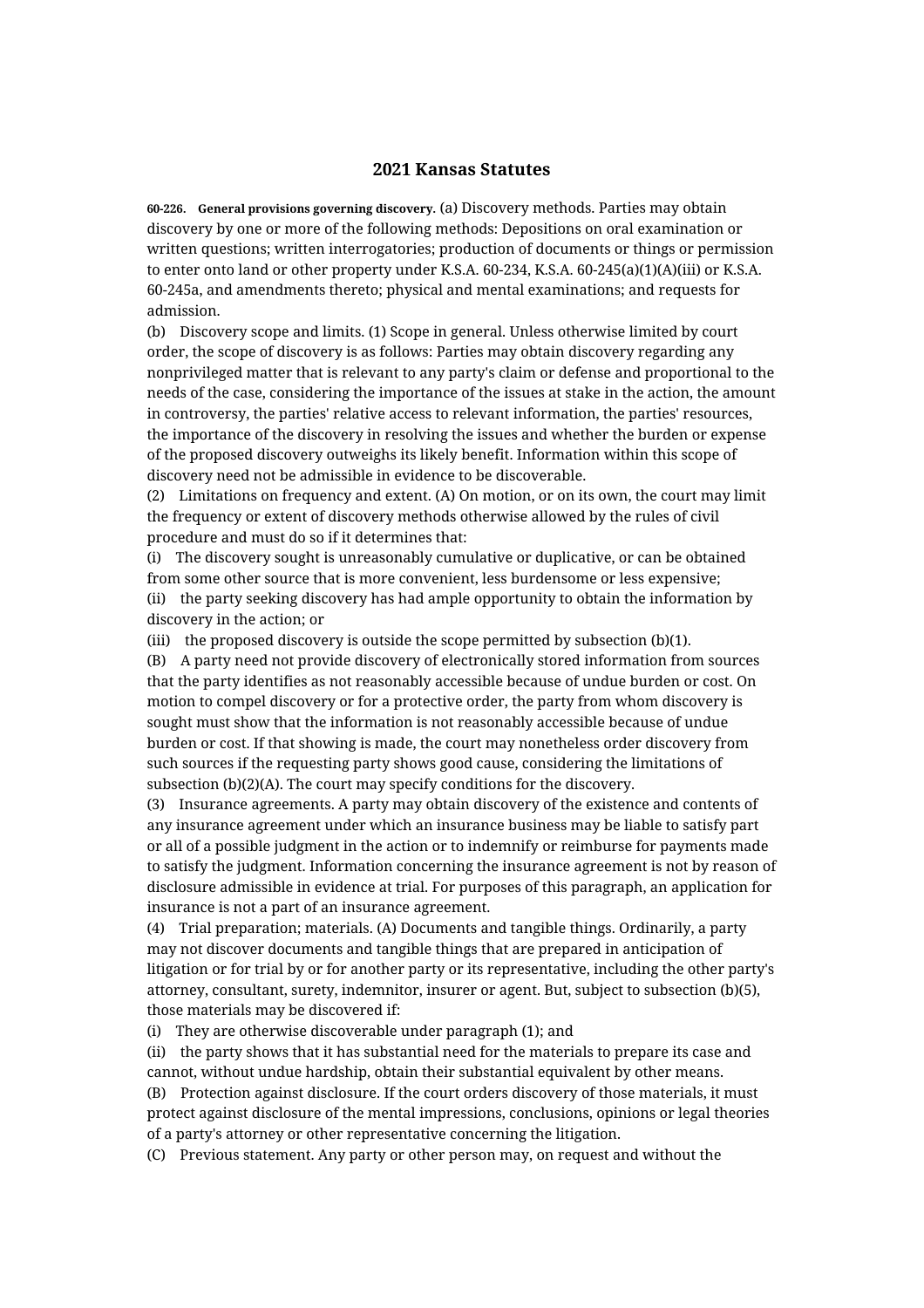required showing, obtain the person's own previous statement about the action or its subject matter. If the request is refused, the person may move for a court order, and K.S.A. 60-237, and amendments thereto, applies to the award of expenses. A previous statement is either:

(i) A written statement that the person has signed or otherwise adopted or approved; or (ii) a contemporaneous stenographic, mechanical, electrical or other recording, or a transcription of it, that recites substantially verbatim the person's oral statement. (5) Trial preparation; experts.

(A) Deposition of an expert who may testify. A party may depose any person who has been identified as an expert whose opinions may be presented at trial. If a disclosure is required under subsection (b)(6), the deposition may be conducted only after the disclosure is provided.

(B) Trial-preparation protection for draft disclosures. Subsections (b)(4)(A) and (b)(4)(B) protect drafts of any disclosure required under subsection (b)(6), and drafts of a disclosure by an expert witness provided in lieu of the disclosure required by subsection (b)(6), regardless of the form in which the draft is recorded.

(C) Trial-preparation protection for communications between a party's attorney and expert witnesses. Subsections (b)(4)(A) and (b)(4)(B) protect communications between the party's attorney and any witness about whom disclosure is required under subsection (b)(6), regardless of the form of the communications, except to the extent that the communications: (i) Relate to compensation for the expert's study or testimony;

(ii) identify facts or data that the party's attorney provided and that the expert considered in forming the opinions to be expressed; or

(iii) identify assumptions that the party's attorney provided and that the expert relied on in forming the opinions to be expressed.

(D) Expert employed only for trial preparation. Ordinarily, a party may not, by interrogatories or deposition, discover facts known or opinions held by an expert who has been retained or specially employed by another party in anticipation of litigation or to prepare for trial and who is not expected to be called as a witness at trial. But a party may do so only:

(i) As provided in K.S.A. 60-235(b), and amendments thereto; or

(ii) on showing exceptional circumstances under which it is impracticable for the party to obtain facts or opinions on the same subject by other means.

(E) Payment. Unless manifest injustice would result, the court must require that the party seeking discovery:

(i) Pay the expert a reasonable fee for time spent in responding to discovery under subsection  $(b)(5)(A)$  or  $(b)(5)(D)$ ; and

(ii) for discovery under subsection (b)(5)(D), also pay the other party a fair portion of the fees and expenses it reasonably incurred in obtaining the expert's facts and opinions.

(6) Disclosure of expert testimony. (A) Required disclosures. A party must disclose to other parties the identity of any witness it may use at trial to present expert testimony. The disclosure must state:

(i) The subject matter on which the expert is expected to testify; and

(ii) the substance of the facts and opinions to which the expert is expected to testify.

(B) Witness who is retained or specially employed. Unless otherwise stipulated or ordered by the court, if the witness is retained or specially employed to provide expert testimony in the case, or is one whose duties as the party's employee regularly involve giving expert testimony, the disclosure under subsection (b)(6)(A) must also state a summary of the grounds for each opinion.

(C) Time to disclose expert testimony. A party must make these disclosures at the times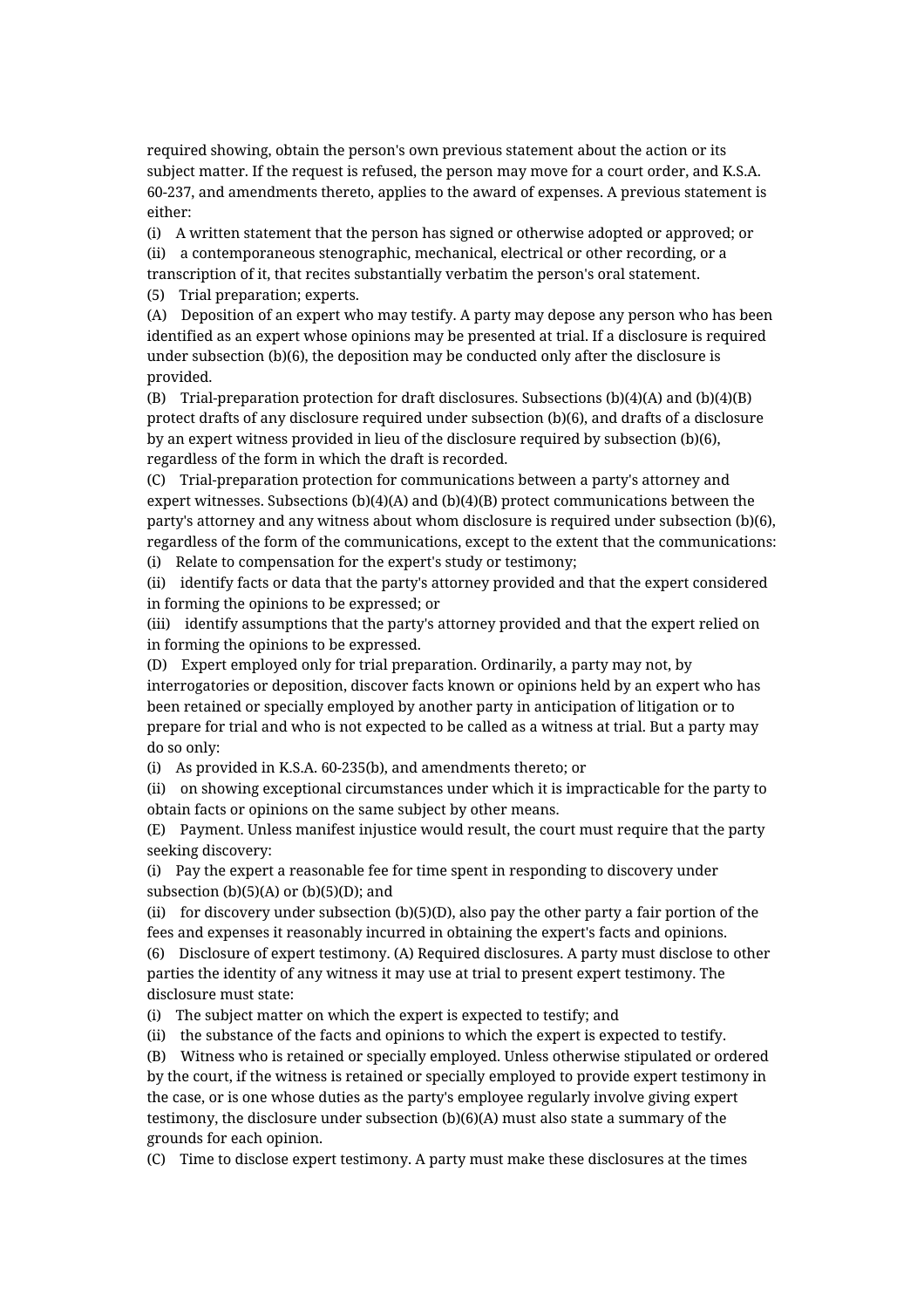and in the sequence that the court orders. Absent a stipulation or court order, the disclosures must be made:

(i) At least 90 days before the date set for trial or for the case to be ready for trial; or (ii) if the evidence is intended solely to contradict or rebut evidence on the same subject matter identified by another party under subsection (b)(6)(B), within 30 days after the other party's disclosure.

(D) Supplementing the disclosure. The parties must supplement these disclosures when required under subsection (e).

(E) Form of disclosures. Unless otherwise ordered by the court, all disclosures under this subsection must be:

(i) In writing, signed and served; and

(ii) filed with the court in accordance with K.S.A. 60-205(d), and amendments thereto.

(7) Claiming privilege or protecting trial preparation materials. (A) Information withheld. When a party withholds information otherwise discoverable by claiming that the information is privileged or subject to protection as trial preparation material, the party must:

(i) Expressly make the claim; and

(ii) describe the nature of the documents, communications or things not produced or disclosed, and do so in a manner that, without revealing information itself privileged or protected, will enable other parties to assess the claim.

(B) Information produced. If information produced in discovery is subject to a claim of privilege or of protection as trial preparation material, the party making the claim may notify any party that received the information of the claim and the basis for it. After being notified, a party must promptly return, sequester or destroy the specified information and any copies it has; must not use or disclose the information until the claim is resolved; must take reasonable steps to retrieve the information if the party disclosed it before being notified; and may promptly present the information to the court under seal for a determination of the claim. The producing party must preserve the information until the claim is resolved.

(c) Protective orders. (1) In general. A party or any person from whom discovery is sought may move for a protective order in the court where the action is pending, as an alternative on matters relating to a deposition, in the district court where the deposition will be taken. The motion must include a certification that the movant has in good faith conferred or attempted to confer with other affected parties in an effort to resolve the dispute without court action and must describe the steps taken by all attorneys or unrepresented parties to resolve the issues in dispute. The court may, for good cause, issue an order to protect a party or person from annoyance, embarrassment, oppression or undue burden or expense, including one or more of the following:

(A) Forbidding the disclosure or discovery;

(B) specifying terms, including time and place or the allocation of expenses, for the disclosure or discovery;

(C) prescribing a discovery method other than the one selected by the party seeking discovery;

(D) forbidding inquiry into certain matters, or limiting the scope of disclosure or discovery to certain matters;

(E) designating the persons who may be present while the discovery is conducted;

(F) requiring that a deposition be sealed and opened only on court order;

(G) requiring that a trade secret or other confidential research, development or

commercial information not be revealed or be revealed only in a specified way; and

(H) requiring that the parties simultaneously file specified documents or information in